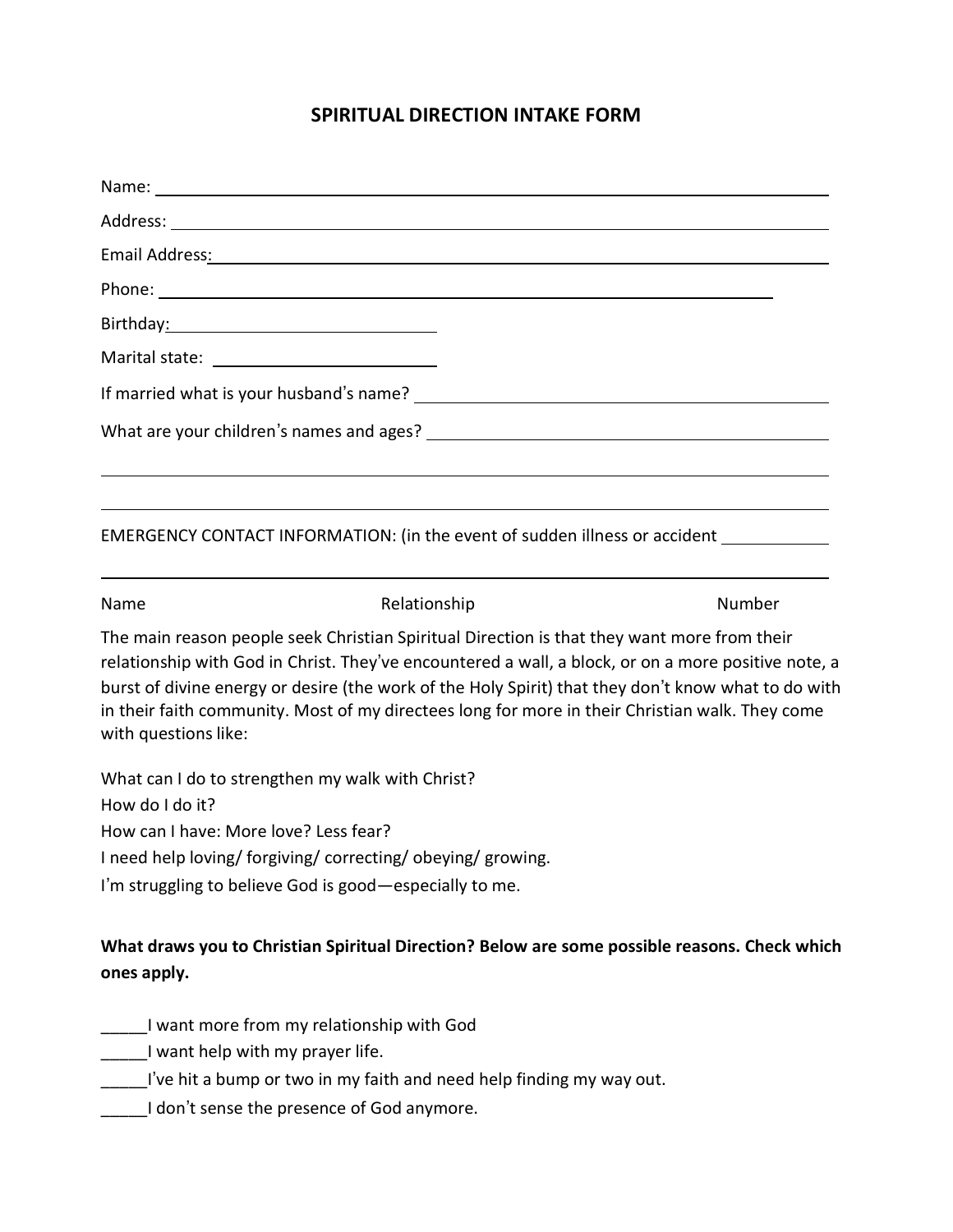I've got a secret sin I want to see gone from my life.

- I'm encountering something in my family/friendship circle, and I'm not sure how to walk through it faithfully. It's creating a barrier with God and sin that I am buried beneath.
- I've had a conflict in my church and don't have anyone to share it with safely.
- I'm a new Christian, and I want someone to help me learn how to grow.

I've been around awhile, but my faith has grown stale.

I want to learn some spiritual practices, and I'd like to explore: (circle which ones)

Prayer Meditation Lectio Divina (divine reading) Contemplative prayer Discernment Silence Solitude Using my spiritual gifts Discovering my gifts Service

These are some ideas. Is there something else that draws you? What is bothering you right now? What do you most long for? What do you hope to get from Spiritual Direction?

I can offer group Spiritual Direction. Is that something that you'd be interested in? Yes No I don't know

I plan to do some short, four- to six-hour retreats where we practice silence, solitude, prayer, biblical meditation and Lectio Divina. Would you be interested in this? Yes No I don't know

As in all Restore Ministries my fees are on a sliding scale. The fee for spiritual direction sessions are based on the total family income for the year: If you make between:

0- \$65,000 \$50 per visit  $$66,000 - $85,000$  \$65  $$86,000 - or above$  \$80 GROUP SPIRITUAL DIRECTION  $$100$  for a 1  $\frac{1}{2}$  hour session of up to four people. This can be very beneficial model or a small group that meets monthly or twice monthly. 

\*\*please talk with me if the fees above are a strain for you or your family. We can possibly adjust if requested. 

In light of this scale, what do you agree to pay? \_\_\_\_\_\_\_\_\_\_\_\_\_\_\_\_\_\_\_\_\_\_\_\_\_\_\_\_\_\_\_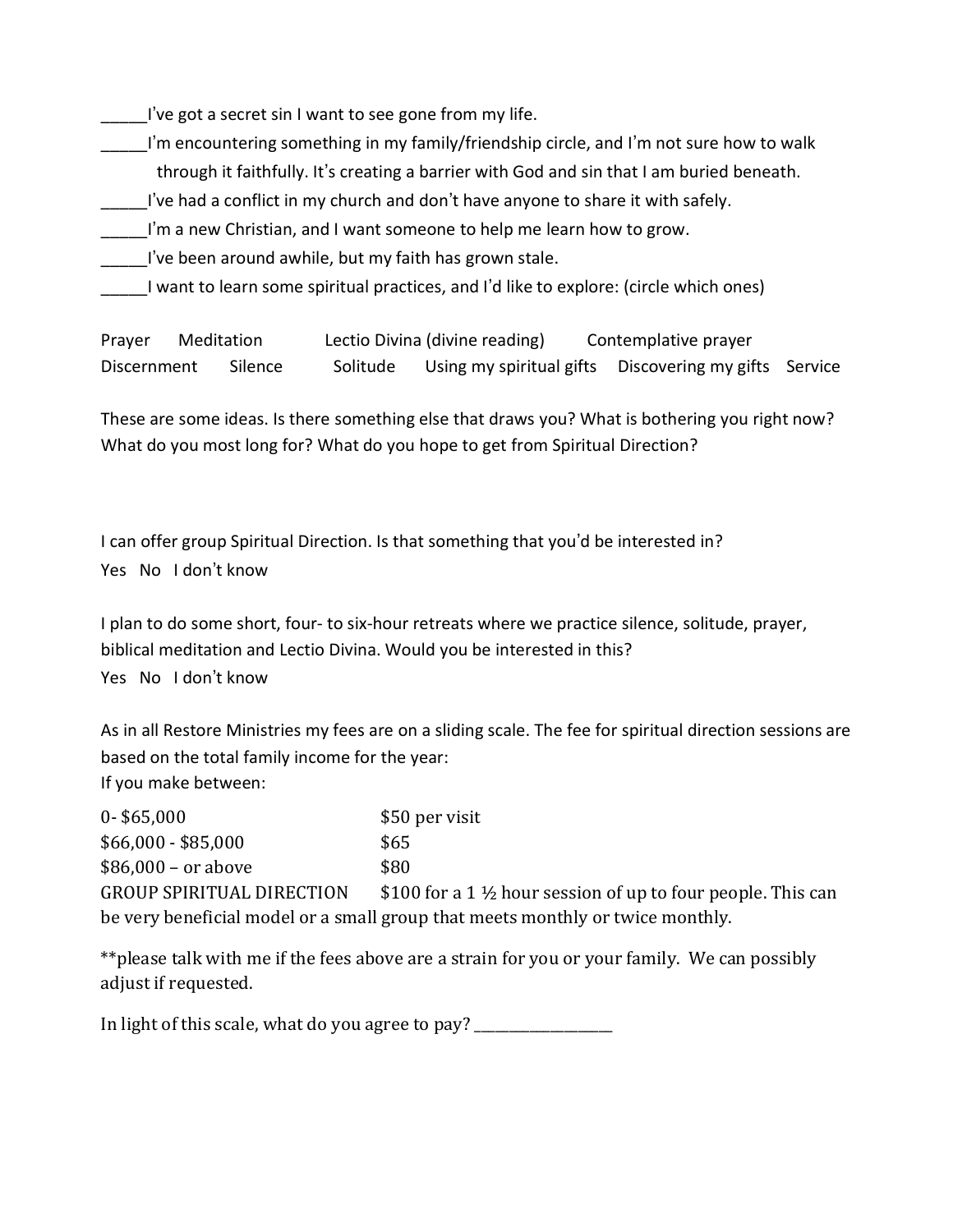Upon our first session we will input your preferred credit card into our secure computer payment system. This card will be charged after each session we have together.

### **SPIRITUAL DIRECTION AGREEMENT**

| This is a Spiritual Direction Agreement between | and |
|-------------------------------------------------|-----|
|                                                 |     |
| Linda Barrett for Spiritual Direction. Date:    |     |

Spiritual Direction is a covenant relationship in which one person assists another or others in the discernment of God's presence and the living out of God's call. For more about Spiritual Direction in general, see the Spiritual Directors International (SDI) web site at http://sdiworld.org/. Or you can go to https://lindabarrettme.wordpress.com/ to learn about my philosophy of Spiritual Direction.

#### **Our Relationship**

You are meeting with me as your Spiritual Director because you want to examine your life with Christ. Although it is appropriate at times to discuss psychological and relational difficulties in the context of Spiritual Direction, I am not a psychotherapist, nor do I provide such services. Similarly, Spiritual Direction is not financial or even relationship advice, and any actions you take in that regard are done without my recommendation, and are purely your responsibility. I want to guide your heart Christianly. You must listen to and pay attention to the Spirit within you as you seek the wise counsel of other faithful followers of Christ. (When there is no guidance a nation falls, but there is success in the abundance of counselors. Proverbs 11:14)

#### **Confidentiality**

I will hold the details of our conversations respectfully and in confidence. Several times a year I meet with a supervisor to work on my own growth as a Spiritual director, and during these sessions I share some details about my direction conversations. I do not reveal to my supervisor the names of those I direct, and I fictionalize identifying details, with the following exceptions: Because I am bound by Alabama law, and because I choose to be bound by the ethical principles described in SDI's "Guidelines for Ethical Conduct," I will reveal some details about the content of our conversations **if** (1) I am required to do so by law or court order; (2) I suspect child abuse, elder abuse, or the abuse of a dependent adult; or (3) I suspect a gross breach of ethics on the part of a fellow Spiritual Director or other helping professional. In all of these cases, however, I will work to protect your identity and the private details of our conversations to the fullest extent that is possible for me.